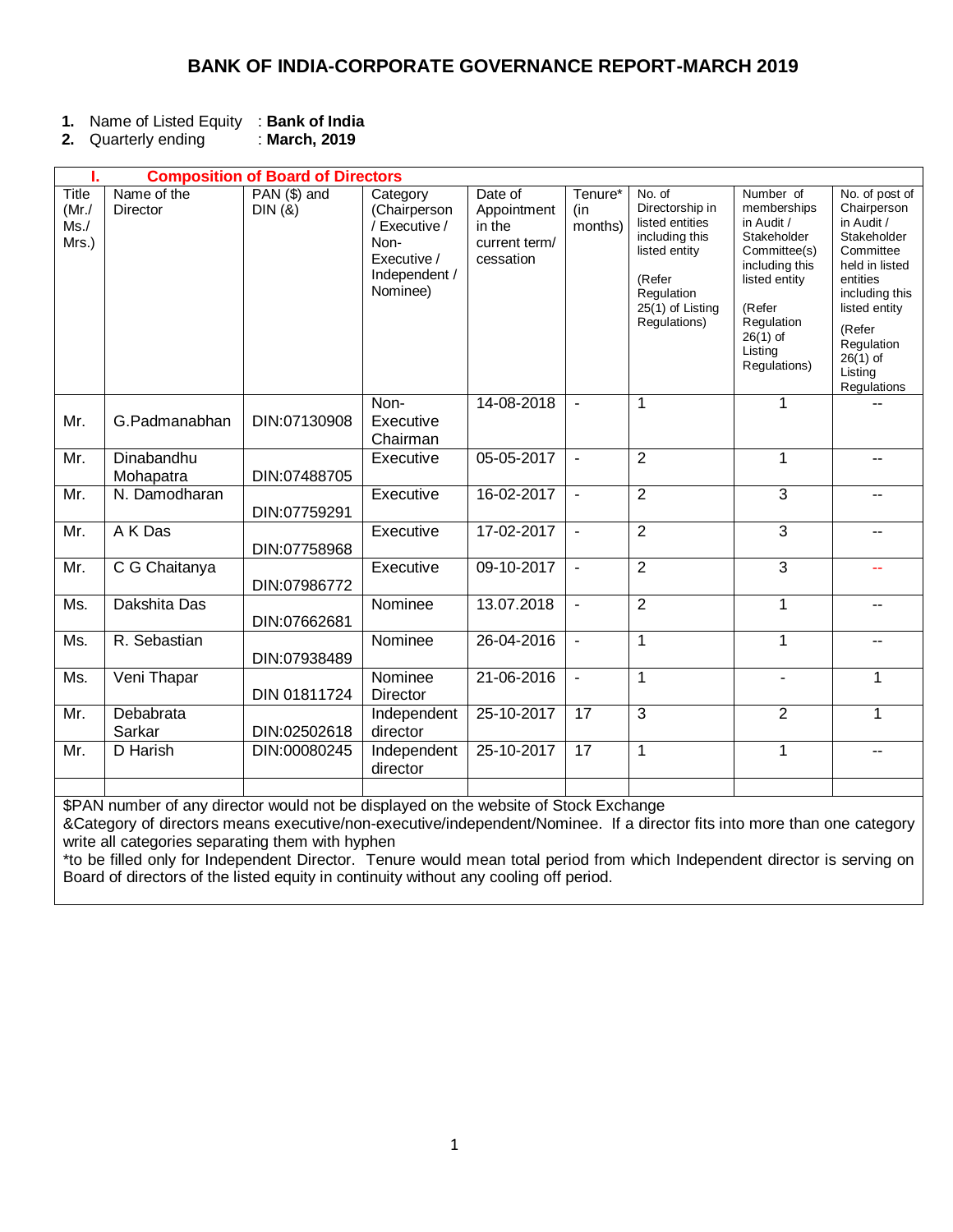## II. **Composition of Committees**

| Name of Committee                                                                                       | Name of Committee members                                           | Category                         |  |  |
|---------------------------------------------------------------------------------------------------------|---------------------------------------------------------------------|----------------------------------|--|--|
|                                                                                                         |                                                                     | (Chairperson/Executive/Non-      |  |  |
|                                                                                                         |                                                                     | Executive/Independent/Nominee)\$ |  |  |
| 1. Audit Committee                                                                                      | Ms. Veni Thapar                                                     | Chairperson - Non-Executive      |  |  |
|                                                                                                         | Mr. A K Das                                                         | Executive                        |  |  |
| <b>Constituted Vide RBI Circular</b>                                                                    | Ms. Dakshita Das                                                    | Nominee                          |  |  |
| dated 26.09.1995                                                                                        | Ms. R. Sebastian                                                    | Nominee                          |  |  |
|                                                                                                         | Mr. G. Padmanbhan                                                   | Director                         |  |  |
|                                                                                                         |                                                                     |                                  |  |  |
| 2. Nomination Committee                                                                                 | Mr. G. Padmanabhan                                                  | Chairman - Non-Executive         |  |  |
|                                                                                                         | Ms. Dakshita Das                                                    | Nominee                          |  |  |
| Constituted vide RBI Circular                                                                           | Ms. Veni Thapar                                                     | Non-Executive                    |  |  |
| No. DBOD, No. BC, No.                                                                                   |                                                                     |                                  |  |  |
| 47/29.39.001.2007-08 dated                                                                              |                                                                     |                                  |  |  |
| November 1, 2007                                                                                        |                                                                     |                                  |  |  |
|                                                                                                         |                                                                     |                                  |  |  |
| 3. Risk Management                                                                                      | Mr. G Padmanabhan                                                   | Chairman - Non-Executive         |  |  |
| <b>Committee</b>                                                                                        | Mr. Dinabandhu Mohapatra                                            | Executive                        |  |  |
|                                                                                                         | Mr. N Damodharan                                                    | Executive                        |  |  |
| <b>Constituted vide RBI Circular</b>                                                                    | Mr. A K Das                                                         | Executive                        |  |  |
| on Basel 3 Capital Regulations                                                                          | Mr. C G Chaitanya                                                   | Executive                        |  |  |
|                                                                                                         | Ms. Veni Thapar                                                     | Non-Executive                    |  |  |
|                                                                                                         | Mr. Debabrata Sarkar                                                | Independent                      |  |  |
|                                                                                                         | Mr. D Harish                                                        | Independent                      |  |  |
|                                                                                                         |                                                                     |                                  |  |  |
| 4. Stakeholders                                                                                         | Mr. Debabrata Sarkar                                                | Chairman - Independent           |  |  |
| <b>Relationship Committee</b>                                                                           | Mr. D Harish                                                        | Independent                      |  |  |
|                                                                                                         | Mr. N Damodharan                                                    | Executive                        |  |  |
| Constituted vide Listing                                                                                | Mr. A K Das                                                         | Executive                        |  |  |
| Regulations.                                                                                            | Mr. C G Chaitanya                                                   | Executive                        |  |  |
|                                                                                                         |                                                                     |                                  |  |  |
| \$Category of directors means executive/non-executive/independent/Nominee. If a director fits into more |                                                                     |                                  |  |  |
|                                                                                                         | than one category write all categories separating them with hyphen. |                                  |  |  |
|                                                                                                         |                                                                     |                                  |  |  |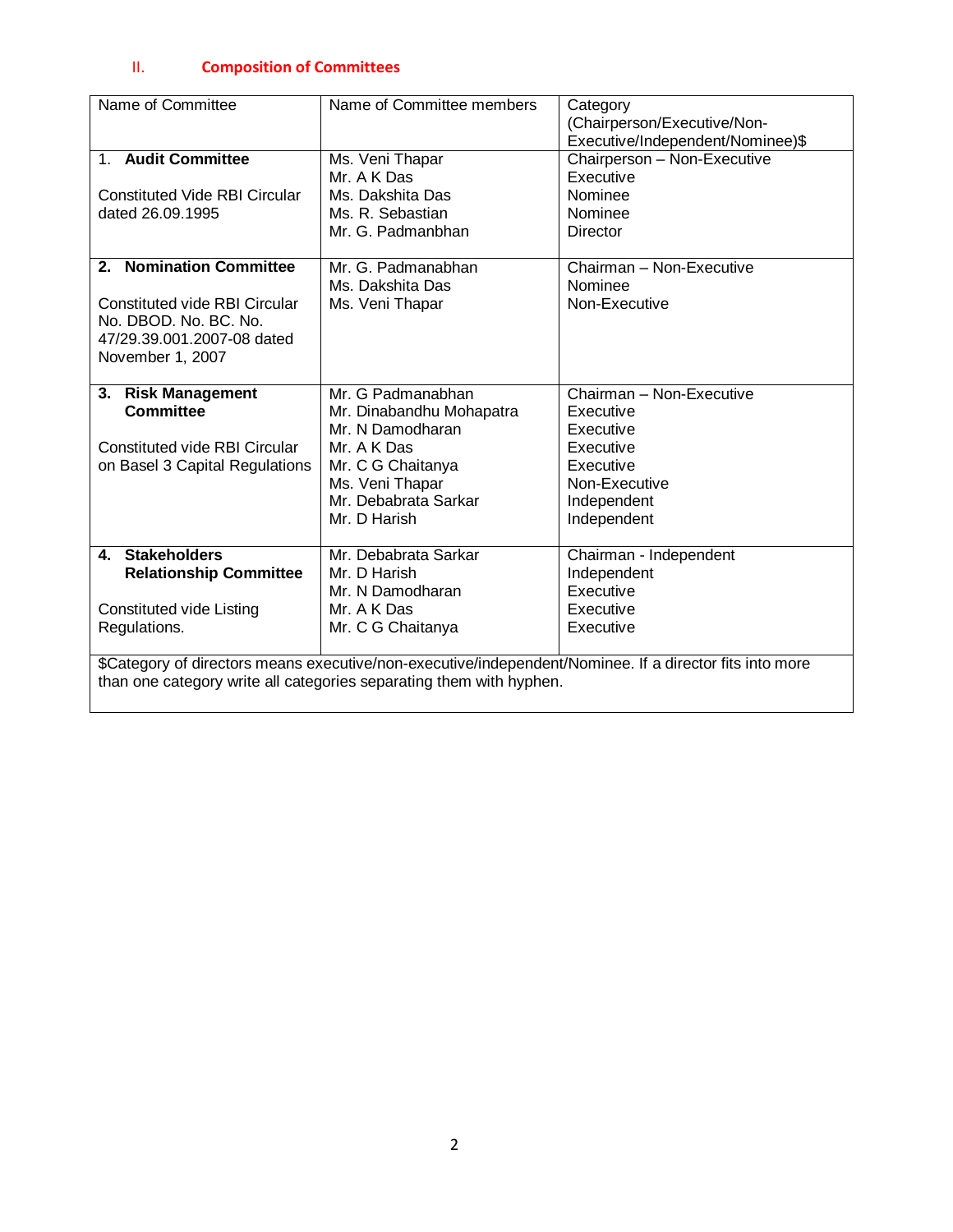| <b>Meeting of Board of Directors</b><br>Ш.                                                                       |                              |                |                           |                                      |  |
|------------------------------------------------------------------------------------------------------------------|------------------------------|----------------|---------------------------|--------------------------------------|--|
| Date(s) of Meeting (if any)<br>Date(s) of Meeting (if any) in the relevant                                       |                              |                |                           | Maximum gap between                  |  |
| in the previous quarter                                                                                          | quarter                      |                |                           | any two consecutive                  |  |
|                                                                                                                  |                              |                |                           | meetings (in number of               |  |
|                                                                                                                  |                              |                |                           | days)                                |  |
| 11.10.2018<br>$\mathbf{1}$ .                                                                                     | 11.01.2019<br>1 <sub>1</sub> |                |                           |                                      |  |
| 2.<br>12.11.2018                                                                                                 | 28.01.2019<br>2.             |                |                           | 39 days                              |  |
| 07.12.2018<br>3.                                                                                                 | 08.02.2019<br>3.             |                |                           |                                      |  |
|                                                                                                                  | 19.03.2019<br>4.             |                |                           |                                      |  |
| <b>Meeting of Committees</b><br>IV.                                                                              |                              |                |                           |                                      |  |
| Date(s) of meeting of the                                                                                        | Whether                      |                | Date(s) of meeting of the | Maximum gap between                  |  |
| committee in the relevant                                                                                        | requirement of               |                | committee in the previous | any two consecutive                  |  |
| quarter                                                                                                          | Quorum met                   | quarter        |                           | meetings in numbers of               |  |
|                                                                                                                  | (details)                    |                |                           | days*                                |  |
| <b>AUDIT COMMITTEE</b>                                                                                           |                              |                |                           |                                      |  |
| 21.01.2019<br>1.                                                                                                 | Yes                          | 1.             | 11.10.2018                | 36 days                              |  |
| 25.01.2019<br>2.                                                                                                 | Yes                          | 2.             | 12.11.2018                |                                      |  |
| 3.<br>28.01.2019                                                                                                 | Yes                          | 3.             | 10.12.2018                |                                      |  |
| 05.03.2019<br>4.                                                                                                 | Yes                          |                |                           |                                      |  |
|                                                                                                                  |                              |                |                           |                                      |  |
| <b>Nomination committee</b>                                                                                      |                              |                |                           |                                      |  |
| Nil<br>$\overline{1}$ .                                                                                          | N.A                          | Nil            |                           | N.A                                  |  |
|                                                                                                                  |                              |                |                           |                                      |  |
| <b>Risk Management committee</b>                                                                                 |                              |                |                           |                                      |  |
| 21.01.2019<br>1.                                                                                                 | Yes                          | 1 <sub>1</sub> | 27.11.2018                | 56 days                              |  |
| 2.<br>18.03.2019<br>Yes                                                                                          |                              |                |                           |                                      |  |
|                                                                                                                  |                              |                |                           |                                      |  |
| <b>Stakeholders Relationship Committee</b><br>21.02.2019<br>1.<br>1 <sub>1</sub><br>Yes                          |                              | 27.11.2018     | 86 days                   |                                      |  |
|                                                                                                                  |                              |                |                           |                                      |  |
| *This information has to be mandatorily be given for audit committee, for rest of the committees giving          |                              |                |                           |                                      |  |
| this information is optional.                                                                                    |                              |                |                           |                                      |  |
|                                                                                                                  |                              |                |                           |                                      |  |
| V.<br><b>Related Party Transactions</b>                                                                          |                              |                |                           |                                      |  |
| <b>Subject</b>                                                                                                   |                              |                |                           | <b>Compliance status (Yes/No/NA)</b> |  |
|                                                                                                                  |                              |                | refer note below          |                                      |  |
| Whether prior approval of audit committee obtained                                                               |                              | N.A.           |                           |                                      |  |
| Whether shareholder approval obtained for material RPT                                                           |                              | N.A.           |                           |                                      |  |
| Whether details of RPT entered into pursuant to omnibus                                                          |                              |                | N.A.                      |                                      |  |
| approval have been reviewed by Audit Committee                                                                   |                              |                |                           |                                      |  |
|                                                                                                                  |                              |                |                           |                                      |  |
| <b>Note</b><br>1 In the column "Compliance Status", compliance or non-compliance maybe indicated by Yes/No/N.A., |                              |                |                           |                                      |  |
|                                                                                                                  |                              |                |                           |                                      |  |
| for example, if the Board has been composed in accordance with the requirements of Listing                       |                              |                |                           |                                      |  |
| Regulations, "Yes" may be indicated. Similarly, in case the Listed has no related party transactions, the        |                              |                |                           |                                      |  |

words "N.A." may be indicated.

2 If status is "No" details of non-compliance may be given here.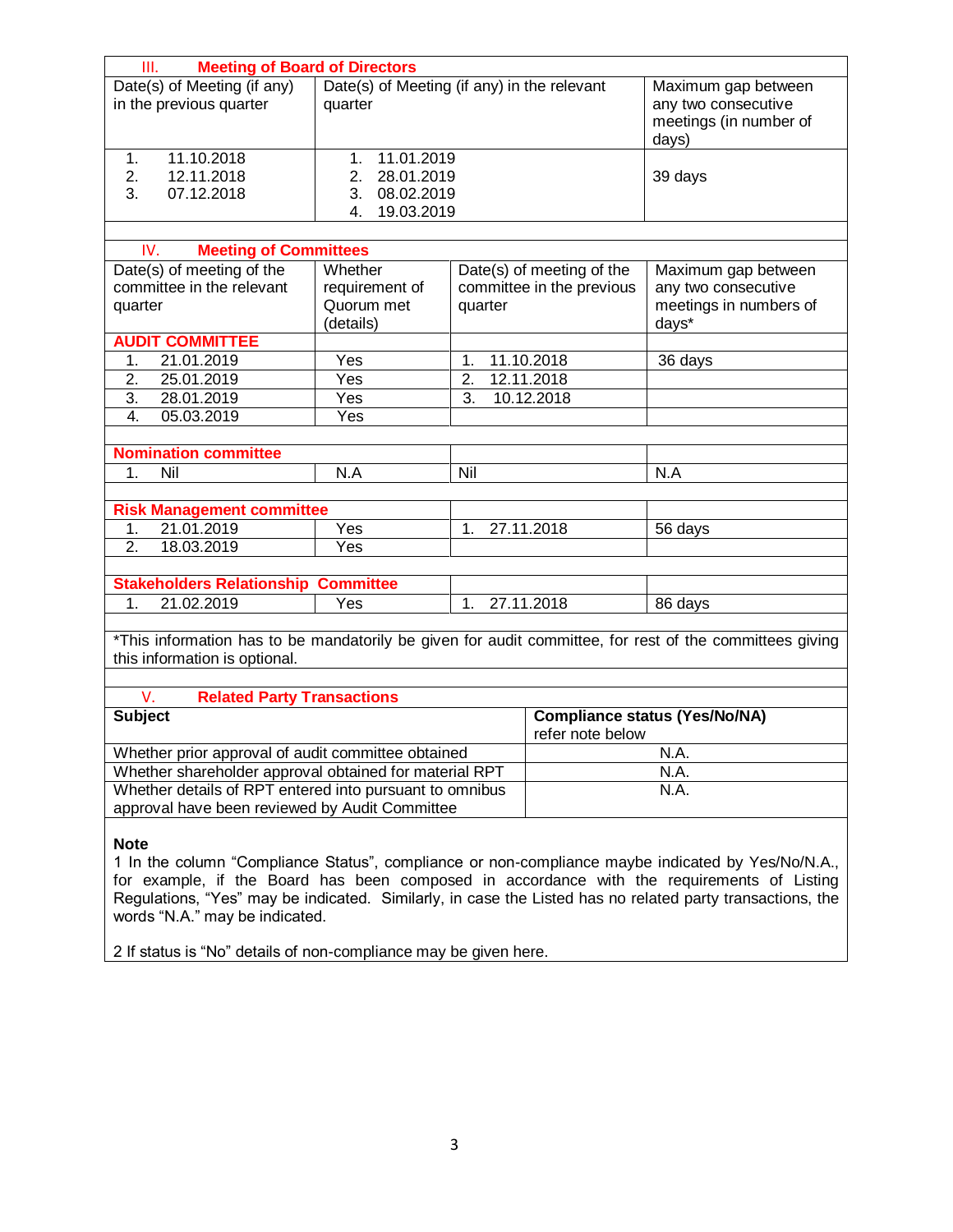| VI. | <b>Affirmations</b>                                                                                                                                                                                                                                                                                                                                                                                                     |
|-----|-------------------------------------------------------------------------------------------------------------------------------------------------------------------------------------------------------------------------------------------------------------------------------------------------------------------------------------------------------------------------------------------------------------------------|
| 1.  | The composition of Board of Directors is in terms of SEBI (Listing obligations and disclosure<br>requirements) Regulations, 2015.: Not Applicable; The constitution of the Board is determined<br>under Banking Companies (Acquisition & Transfer of Undertakings) Act, 1970.                                                                                                                                           |
| 2.  | The composition of the following committees is in terms of SEBI (Listing obligations and<br>disclosure requirements) Regulations, 2015: Not Applicable; The composition of the following<br>committees are as per the following statutes:<br>a. Audit Committee (RBI Circular)<br>b. Nomination committee (RBI Circular)<br>c. Stakeholders relationship committee (Yes)<br>d. Risk management committee (RBI Circular) |
| 3.  | The committee members have been made aware of their powers, role and responsibilities as<br>specified in SEBI (Listing obligations and disclosure requirements) Regulations, 2015.                                                                                                                                                                                                                                      |
| 4.  | The meetings of the board of directors and the above committees have been conducted in the<br>manner as specified in SEBI (Listing obligations and disclosure requirements) Regulations, 2015<br>/ applicable statutes                                                                                                                                                                                                  |
| 5.  | This report and/or the report submitted in the previous quarter have been placed before Board of<br>Directors. Any comments/observations/advice of Board of Directors may be mentioned here: Not<br>Applicable                                                                                                                                                                                                          |
|     |                                                                                                                                                                                                                                                                                                                                                                                                                         |
|     | <b>Name &amp; Designation</b>                                                                                                                                                                                                                                                                                                                                                                                           |

**(RAJEEV BHATIA) Company Secretary** 

#### **Note:**

Information at Table I and II above need to be necessarily given in 1st quarter of each financial year. However if there is no change of information in subsequent quarter(s) of that financial year, this information may not be given by Listed entity and instead a statement "same as previous quarter" may be given.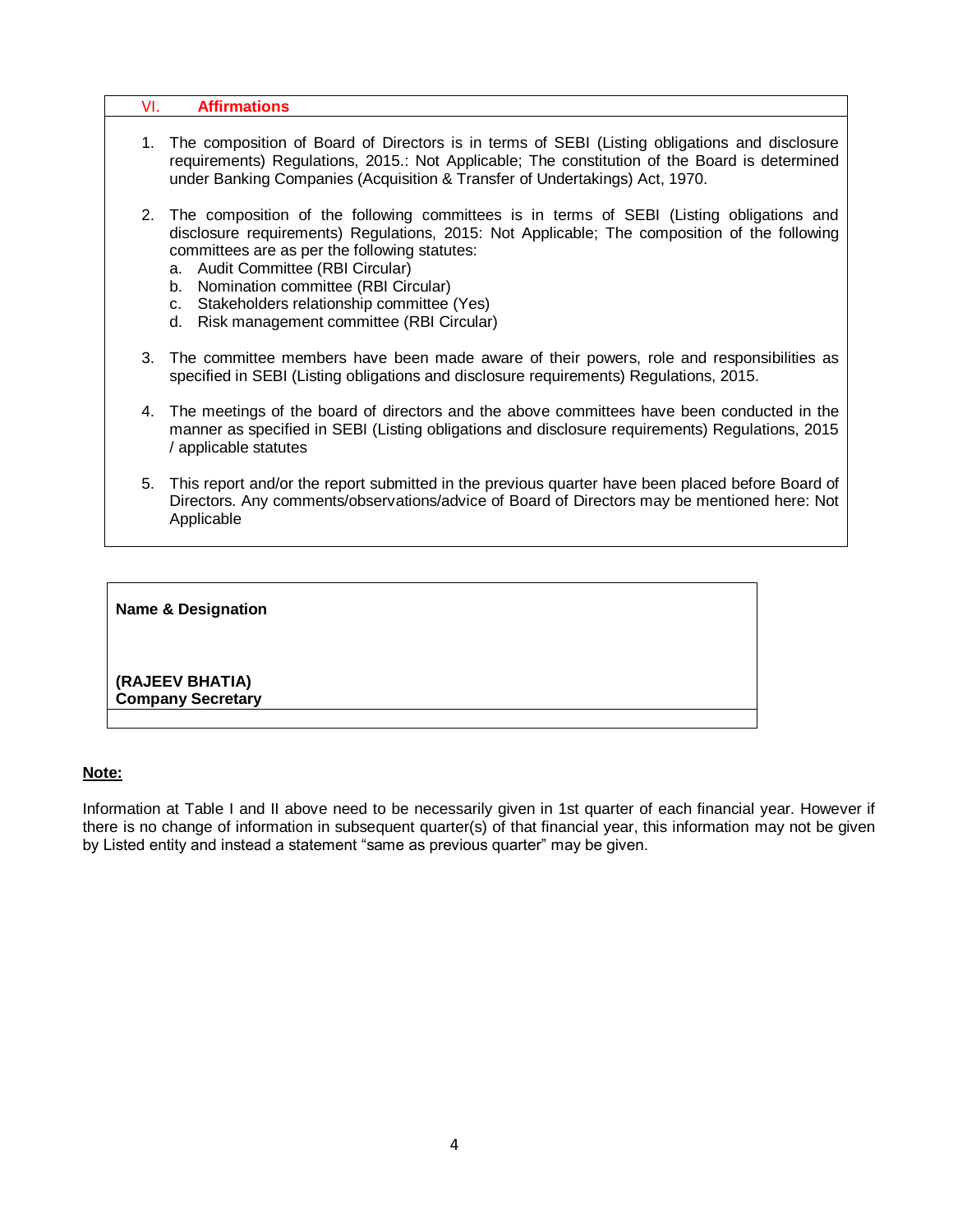# **Name of the Entity: Bank of India**

| I. Disclosure on website in terms of Listing Regulations                     |                                         |  |
|------------------------------------------------------------------------------|-----------------------------------------|--|
| <b>Item</b>                                                                  | <b>Compliance status</b><br>(Yes/No/NA) |  |
| Details of business                                                          | Yes                                     |  |
| Terms and conditions of appointment of independent directors                 | Yes                                     |  |
| Composition of various committees of board of directors                      | Yes                                     |  |
| Code of conduct of board of directors and senior management personnel        | <b>Yes</b>                              |  |
| Details of establishment of vigil mechanism/ Whistle Blower policy           | <b>Yes</b>                              |  |
| Criteria of making payments to non-executive directors                       | Yes                                     |  |
| Policy on dealing with related party transactions                            | <b>Yes</b>                              |  |
| Policy for determining 'material' subsidiaries                               | Yes                                     |  |
| Details of familiarization programmes imparted to independent directors      | Yes                                     |  |
| Contact information of the designated officials of the listed entity who are |                                         |  |
| responsible for assisting and handling investor grievances                   | <b>Yes</b>                              |  |
| email address for grievance redressal and other relevant details             | Yes                                     |  |
| <b>Financial results</b>                                                     | Yes                                     |  |
| Shareholding pattern                                                         | Yes                                     |  |
| Details of agreements entered into with the media companies and/or their     |                                         |  |
| associates                                                                   | N.A.                                    |  |
| New name and the old name of the listed entity                               | N.A.                                    |  |

# **Compliance report on Corporate Governance for the year ended on 31st March 2019**

| <b>Particulars</b><br><b>Compliance Status</b><br><b>Regulation Number</b><br>(Yes/No/NA)<br>Yes, Constituted in<br>$16(1)(b)$ & 25(6)<br>Independent director(s) have been appointed in<br>terms of specified criteria of 'independence' and | <b>II. Annual Affirmations</b> |                                           |
|-----------------------------------------------------------------------------------------------------------------------------------------------------------------------------------------------------------------------------------------------|--------------------------------|-------------------------------------------|
|                                                                                                                                                                                                                                               |                                |                                           |
| Companies<br>(Acquisition and<br>Transfer of<br>Undertakings Act)<br>1970 and the<br>Nationalized Banks<br>(Management and<br>Miscellaneous<br>Provisions) Scheme,<br>1970 as amended<br>from time to time.                                   | /or 'eligibility'              | terms of Section $9(3)$<br>of the Banking |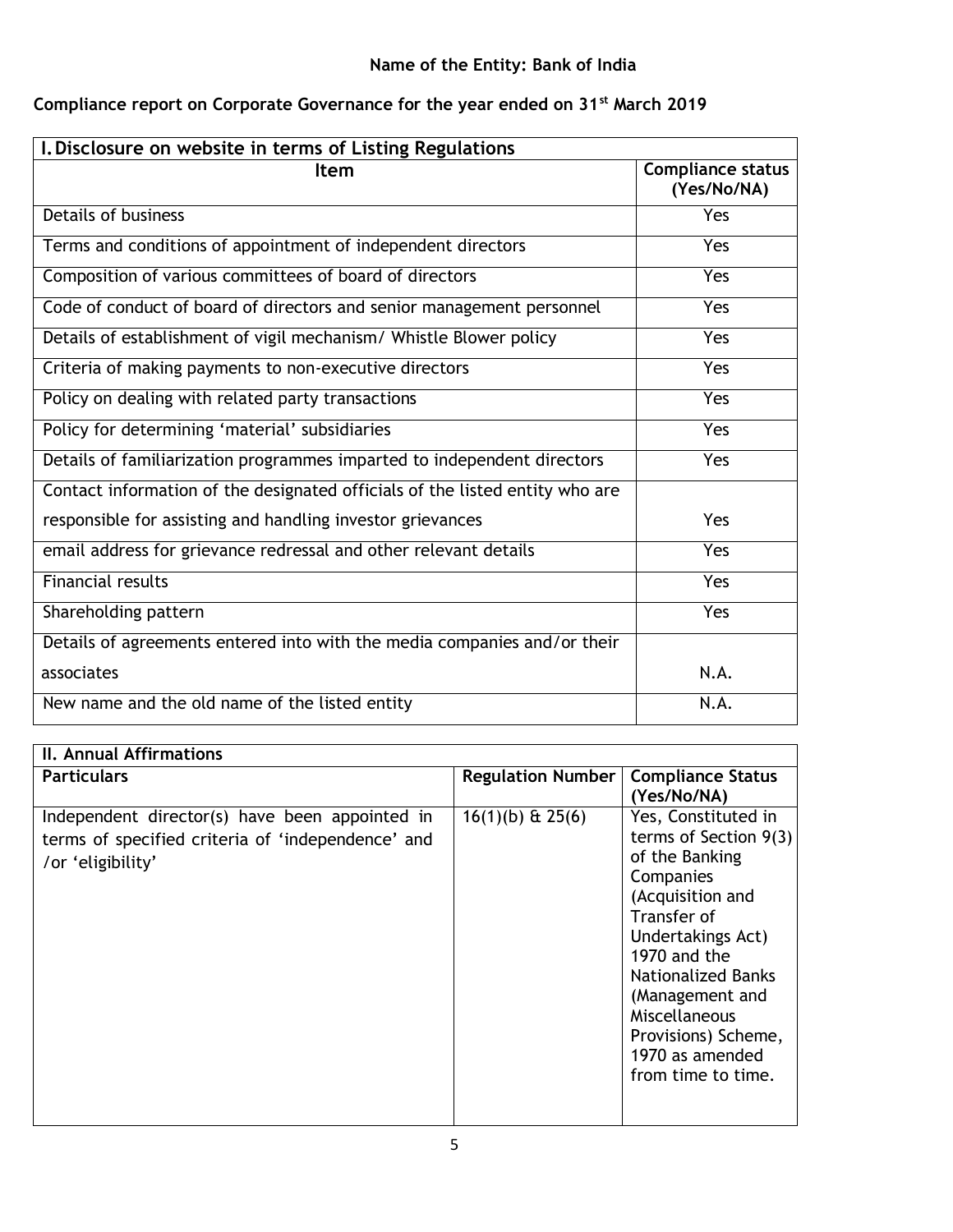| <b>Board Composition</b>                                                               | 17(1)                                   | Yes, Constituted in<br>terms of Section 9(3)<br>of the Banking<br>Companies<br>(Acquisition and<br>Transfer of<br>Undertakings Act)<br>1970 and the<br><b>Nationalized Banks</b><br>(Management and<br>Miscellaneous<br>Provisions) Scheme,<br>1970 as amended<br>from time to time. |
|----------------------------------------------------------------------------------------|-----------------------------------------|--------------------------------------------------------------------------------------------------------------------------------------------------------------------------------------------------------------------------------------------------------------------------------------|
| Meeting of Board of directors                                                          | 17(2)                                   | Yes                                                                                                                                                                                                                                                                                  |
| Review of Compliance Reports                                                           | 17(3)                                   | Yes                                                                                                                                                                                                                                                                                  |
| Plans for orderly succession for appointments                                          | 17(4)                                   | Yes                                                                                                                                                                                                                                                                                  |
| <b>Code of Conduct</b>                                                                 | 17(5)                                   | Yes                                                                                                                                                                                                                                                                                  |
| Fees/compensation                                                                      | 17(6)                                   | Yes, Sitting fees to<br>non-executive<br>directors are paid<br>as fixed by the<br>GOI, MOF.                                                                                                                                                                                          |
| Minimum Information                                                                    | 17(7)                                   | Yes                                                                                                                                                                                                                                                                                  |
| <b>Compliance Certificate</b>                                                          | 17(8)                                   | Yes                                                                                                                                                                                                                                                                                  |
| Risk Assessment & Management                                                           | 17(9)                                   | Yes                                                                                                                                                                                                                                                                                  |
| Performance Evaluation of Independent Directors                                        | 17(10)                                  | N.A.                                                                                                                                                                                                                                                                                 |
| <b>Composition of Audit Committee</b>                                                  | 18(1)                                   | Yes                                                                                                                                                                                                                                                                                  |
| Meeting of Audit Committee                                                             | 18(2)                                   | Yes                                                                                                                                                                                                                                                                                  |
| Composition of<br>nomination<br>$\mathbf{\hat{a}}$<br>remuneration<br>committee        | $19(1) \text{ ft}(2)$                   | Yes                                                                                                                                                                                                                                                                                  |
| Stakeholder<br>Composition<br>of<br>Relationship<br>Committee                          | $20(1)$ & (2)                           | Yes                                                                                                                                                                                                                                                                                  |
| Composition<br>role of<br>and<br>risk<br>management<br>committee                       | 21(1), (2), (3), (4)                    | Yes                                                                                                                                                                                                                                                                                  |
| Vigil Mechanism                                                                        | $\overline{22}$                         | Yes                                                                                                                                                                                                                                                                                  |
| Policy for related party Transaction                                                   | 23(1), (5), (6), (7)<br>$\mathbf{t}(8)$ | Yes                                                                                                                                                                                                                                                                                  |
| Prior or Omnibus approval of audit Committee for<br>all related party transactions     | 23(2), (3)                              | N.A.                                                                                                                                                                                                                                                                                 |
| Approval for material related party transactions                                       | 23(4)                                   | N.A.                                                                                                                                                                                                                                                                                 |
| Composition of Board of Directors of unlisted<br>material Subsidiary                   | $\overline{24(1)}$                      | N.A                                                                                                                                                                                                                                                                                  |
| Other Corporate Governance requirements with<br>respect to subsidiary of listed entity | 24(2), (3), (4), (5)<br>$\theta$ (6)    | Yes                                                                                                                                                                                                                                                                                  |
| Maximum Directorship & Tenure                                                          |                                         | Yes                                                                                                                                                                                                                                                                                  |
| Meeting of independent directors                                                       | $25(3)$ & (4)                           | Yes                                                                                                                                                                                                                                                                                  |
| Familiarization of independent directors                                               | 25(7)                                   | Yes                                                                                                                                                                                                                                                                                  |